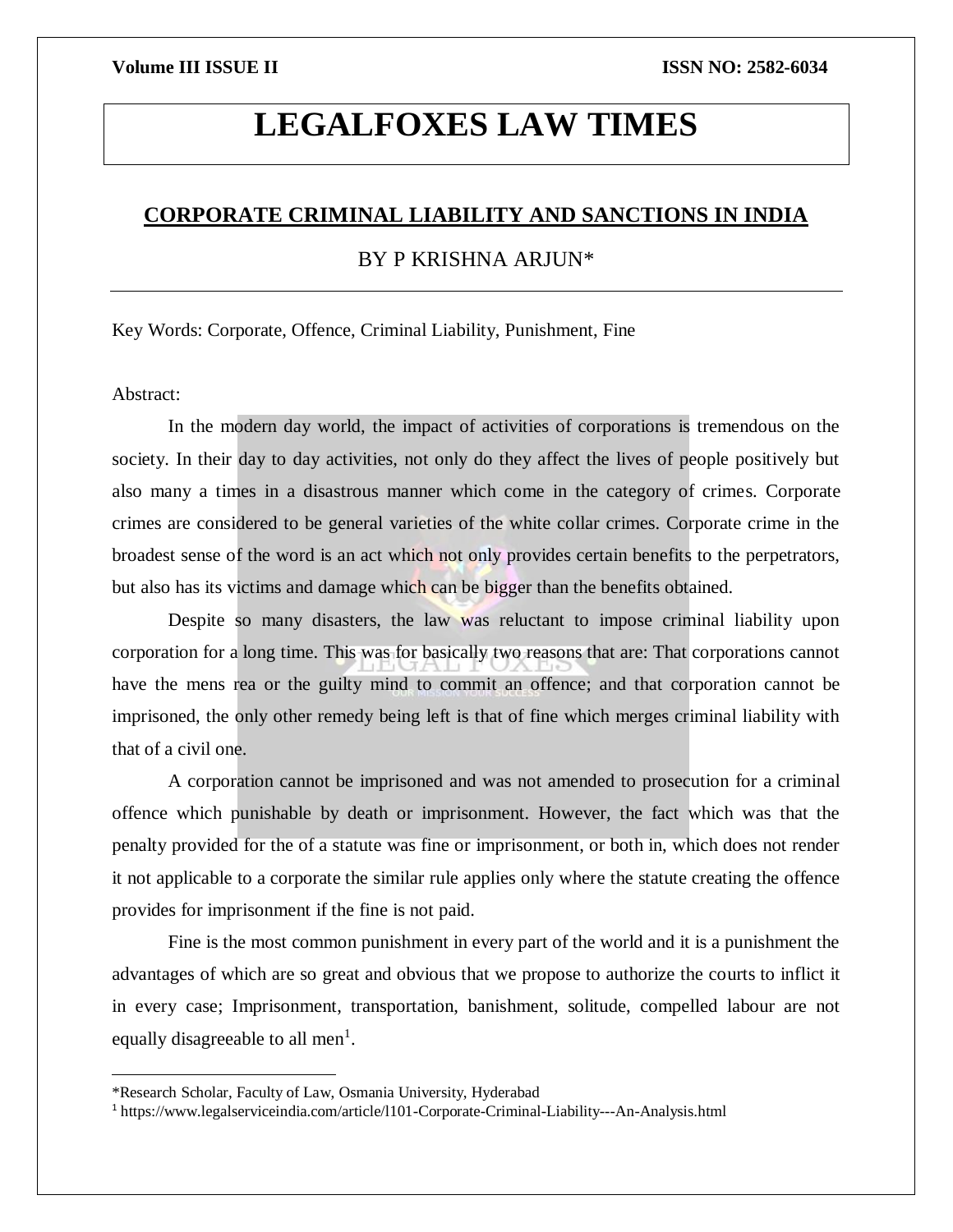In addition there are factors like cost benefit considerations, socio-economic developments, organizational structure and criminological market which are attributed to corporate criminal behaviour. In the corporate control there is criminality of the corporation itself and also the liability of the responsible persons which can be vicariously fixed. Law in this repeat needs to be more clearly defined.

### Full Paper:

Corporate crime is a rather broad concept and it refers to different types of frauds and abuses related to business. The concept of corporate crime refers to acts committed to harm or benefit a company and includes criminal acts ranging from different types of frauds, misuse of assets, corruption, money laundering, tax evasion, forgeries, to fraudulent financial reporting. Corporate crime refers to acts perpetrated by individuals or companies which enable them to obtain certain benefits which they would not able to obtain otherwise in regular business circumstances. Therefore, companies resort to different types of corporate crime in order to reach their goals, or to enable individuals who are creators of such acts and who are involved in them to reach their aims.

Corporate crime is an activity carried out "on behalf of and for the benefit of the company" by individuals who in that way promote their personal interests, so in that situation the company interests and individual interests are integrated<sup>2</sup>. However, when personal interests overpower the company interests and when individuals strive to fulfil only their personal interests which may cause damage to the company, so in that situation the company is seen as a victim and the damaged party. Therefore, corporate crime acts are a creation of an individual or a group of people who can use their professional competencies to reach the goals of the company, hereby they appear as perpetrators and beneficiaries of the fraud. However, we should not neglect the fact the persons who are creators and perpetrators can equally use their abilities to harm the company and for their personal benefit.

Looking the matter from criminological perspective, the criminal behaviour in corporate crimes it is altogether different from the traditional crimes committed by the individuals. The

 $\overline{a}$ 

<sup>2</sup> https://www.legalbites.in/analysis-of-corporate-crime/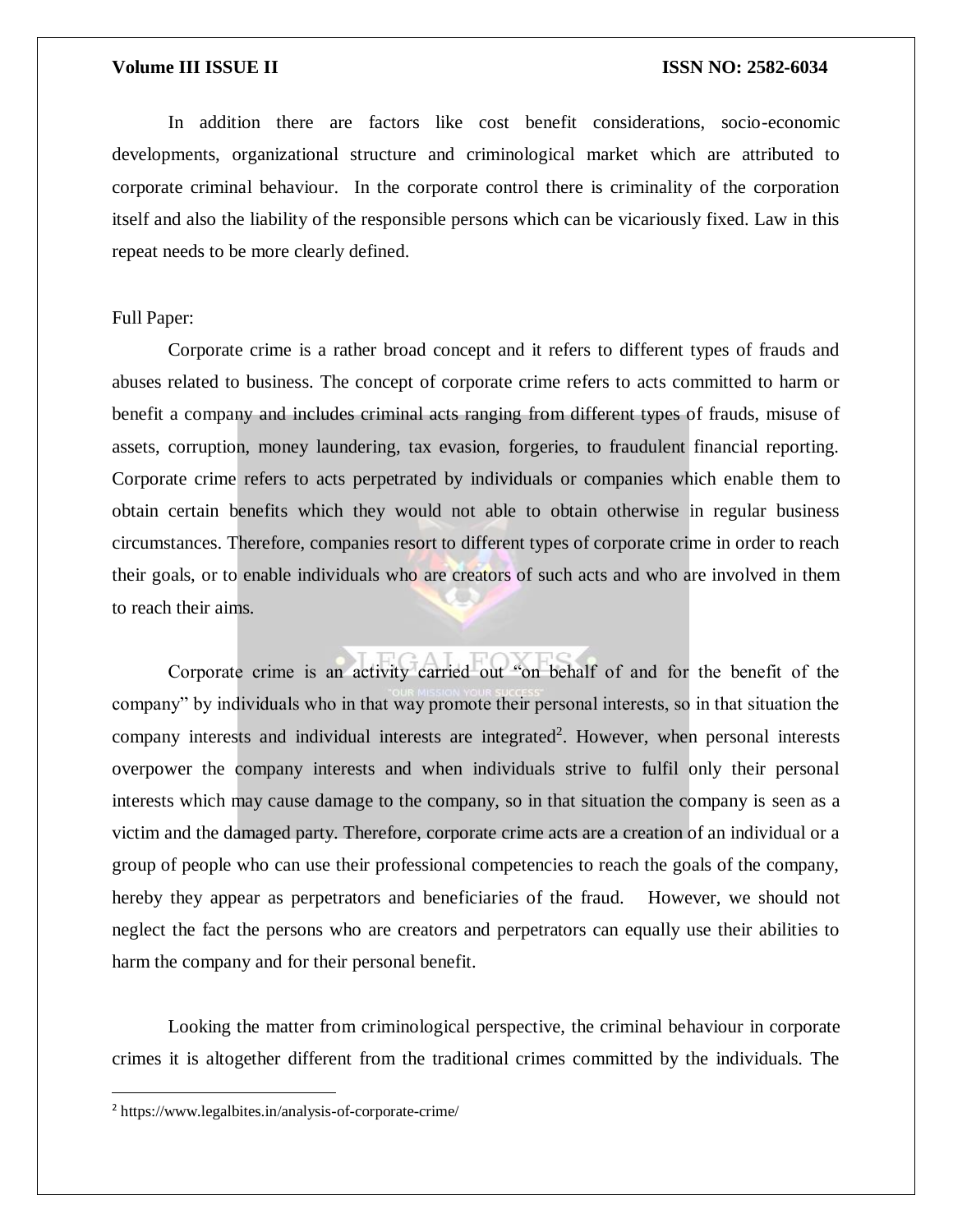criminological theories have developed in different settings by placing the behaviour of the individual as an individual in focus and not in the organisational structure. Still these are the acts and activities of individuals in the corporate crimes which are attributed to the corporation.

As such there is no separate branch of criminology dealing with corporate. The criminal behaviour of corporations is tried to be understood by applying the existing theories applicable to individual delinquency<sup>3</sup>. However, there is a need to analyse the corporate crime and criminal behaviour in the new setting in which corporations operate.

Another significant aspect of corporate crime is that while the response of the criminal justice to the individual crime is prompt and aggressive it is lacking or mild to the corporate crime. At the same time oblivious societal response also trends to minimize the seriousness of the corporate crime. Therefore corporate crime has acquired a new meaning with required be understanding and addressing, if we are to control and combat this emerging form of criminality.

Criminal Liability of Corporates

 $\overline{a}$ 

In the modern day world, the impact of activities of corporations is tremendous on the society. In their day to day activities, not only do they affect the lives of people positively but also many a times in a disastrous manner which come in the category of crimes. For instance, the Uphar Cinema tragedy or thousands of scandals especially the white collar and organized crimes can come within the categories that require immediate concern. Despite so many disasters, the law was reluctant to impose criminal liability upon corporation for a long time. This was for basically two reasons that are:

That corporations cannot have the mens rea of the guilty mind to commit an offence; and that corporations cannot be imprisoned, the only other remedy being left is that of fine which merges criminal liability with that of a civil one.

<sup>3</sup> https://us.sagepub.com/sites/default/files/upm-assets/104796\_book\_item\_104796.pdf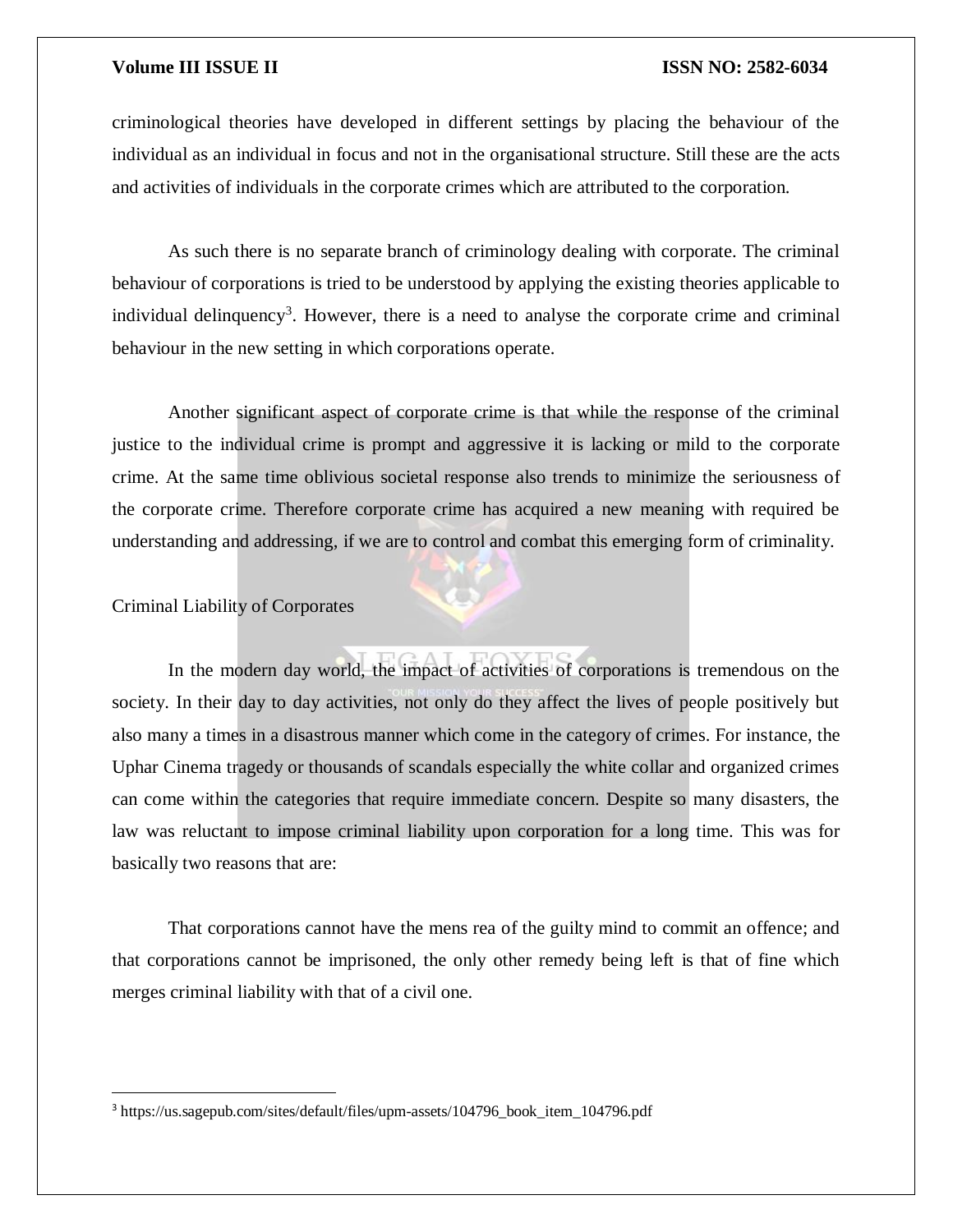These two obstacles were in the late 20th century and very early 21st century. The general belief in the early sixteenth and seventeenth centuries was that corporations could not be held criminally liable. In the early 1700s, corporate criminal liability faced at least four obstacles. The first obstacles was attributing acts to juristic fiction, the corporation Eighteenth century courts and legal thinkers approached corporate liability with an obsessive focus on theories of corporate personality; a more pragmatic approach was not developed until the twentieth century. The second obstacle was that legal thinkers did not believe corporations could possess the moral blame worthiness necessary to commit crimes of intent. The third obstacle was the ultra vires doctrine, under which courts would not hold corporations accountable for acts, such as crimes, that were not provided for in their charters. Finally, the fourth obstacle was courts' literal understanding of criminal procedure; for example, judges required the accused to be brought physically before the court.

Various Provisions Which Attract Corporate Criminal Liability In India

Section 141 of the Negotiable Instruments Act, 1881<sup>4</sup>. It states that when any sort of offence committed under Section 138 of the Negotiable Instruments Act, then every person who ever have committed the offence shall be charged for the criminal act and conduct of the business of the company. If the person is the company itself even then the company shall be held to be guilty of the offence and shall be held liable to be proceeded against and will be punish accordingly. Balaji Trading Company v. Kerjriwal Paper Ltd. And Anr.

Section 7 of the Essential Commodities Act, 1955<sup>5</sup>. Section 7 states about penalties under the Act. It states that if any person contravenes any order made under Section 3 of the Act then he shall be liable to imprisonment to a minimum of three month and maximum of seven years and will also be liable to pay a fine of certain amount. State of M.P.v.N. Singh

 $\overline{\phantom{a}}$ 

<sup>4</sup> The Negotiable Instruments Act, 1881

<sup>5</sup> The Essential Commodities Act, 1955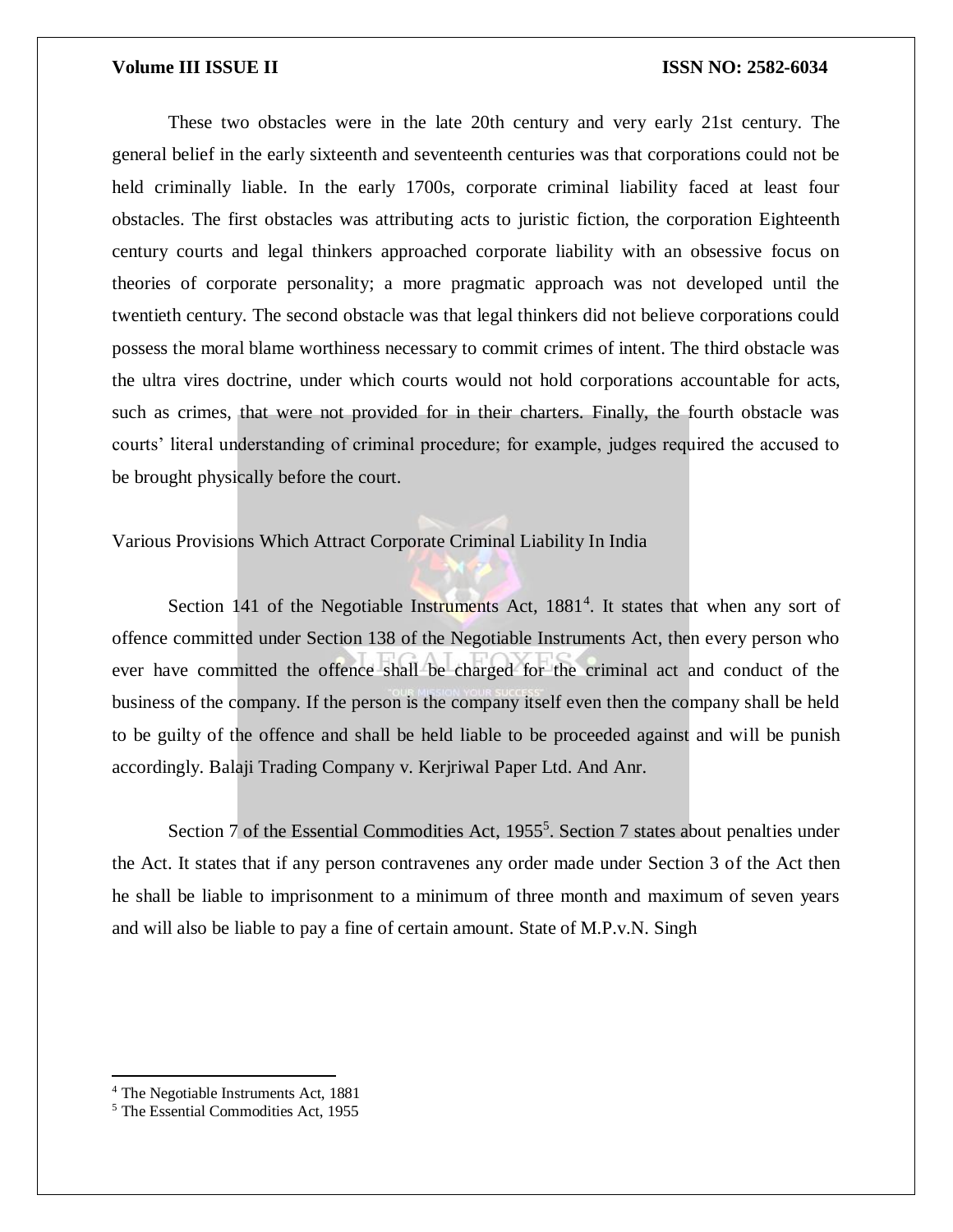By this it can be seen that it is not a compoundable offence as it attracts both imprisonment as well as penalty provision. And the term " person" includes "individuals as well as corporations and companies" as per the General Clauses Act, 1897<sup>6</sup>.

Section 276-B of The Income Tax Act,  $1961<sup>7</sup>$ . The section states about the failure to pay tax deducted at source [TDS] In case of this section it attracts criminal liability if any sort of contravention occurs in the payment of TDS then it will lead to rigorous imprisonment which will minimum of three months and maximum it may extend to seven years and also certain amount of fine will be levied. M.V. Javali v. Mahajan Borewell & Co.

Sections. 45, 63, 68, 70(5), 203, etc of the Indian Companies Act wherein only the officials of the company are held liable and not the company itself; it is also reflected through the Takeover Code.

The various sections of the IPC that direct compulsory imprisonment does not take a corporate into account since such a sanction cannot work against the corporation.

These are the major statutes in their respective field that are devoid of necessary legal aspects. On the other hand, law has also developed to an extent with regard to certain other statutes and their respective penal provisions wherein a fine has been imposed on the corporations when they are found to be guilty.

### Corporate Punishment

Till now, the Courts have been able to impose only fine as a form of punishment because of statutory inadequacy and lack of new forms of punishments which could be imposed upon corporates.

The Feasibility of Fine

 $\overline{\phantom{a}}$ 

<sup>6</sup> The General Clauses Act, 1897

<sup>7</sup> The Income Tax Act, 1961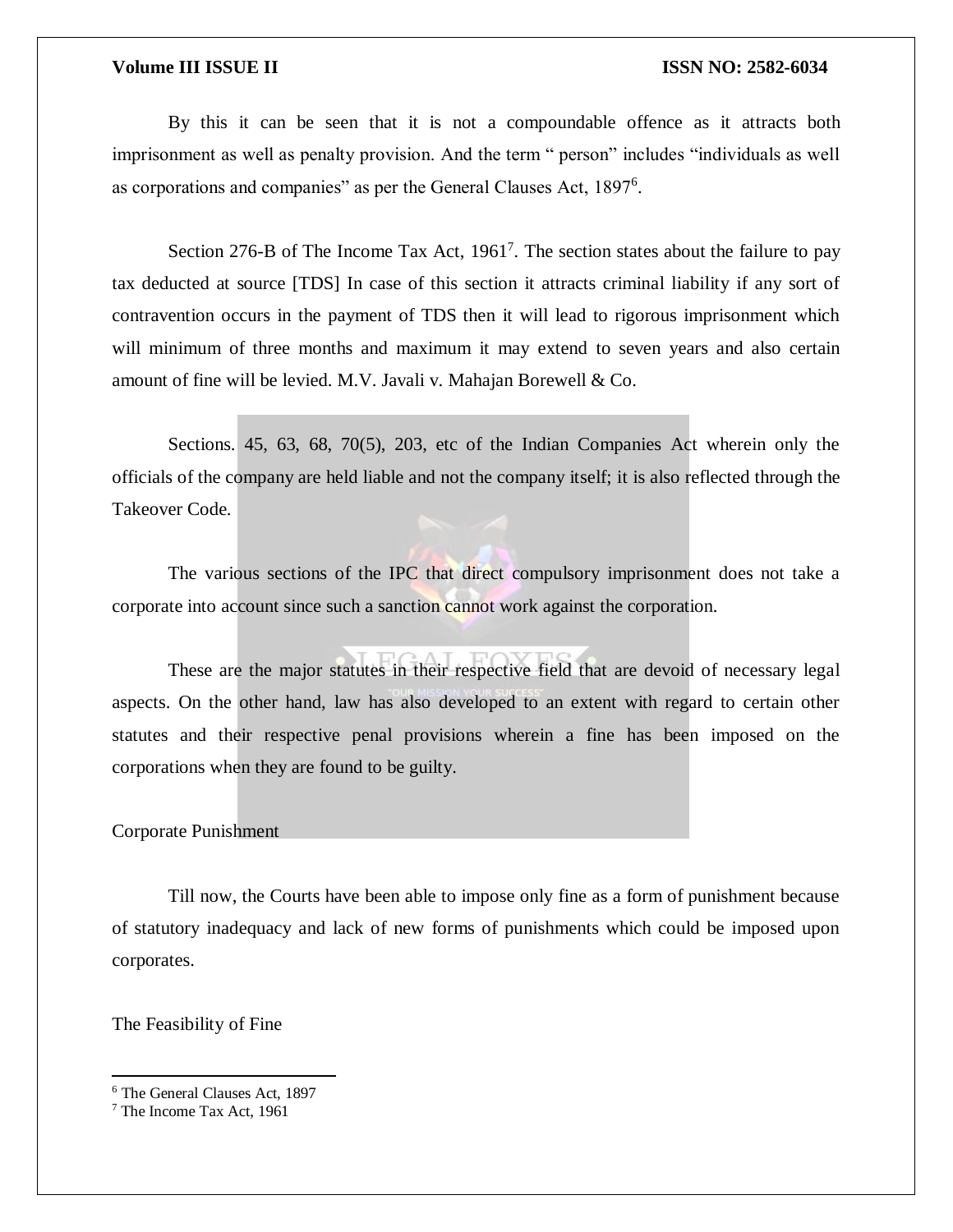Fine is the most common punishment in every part of the world and it is a punishment the advantages of which are so great and obvious that we propose to authorize the courts to inflict it in every case... Imprisonment, transportation, banishment, solitude, compelled labour are not equally disagreeable to all men. With fine the case is different. In imposing a fine it is necessary to have regard to the pecuniary circumstances of the offender, as to the character and magnitude of the offence. The mullet which is ruinous to the labourer is easily borne by a tradesman and is absolutely unfelt by a rich zamindar.

Towards New Reforms

Presently, all the sections include only fine as a form of punishment can be imposed on a company. So is the case with judicial pronouncements on the aspect of sentencing. In addition to this, the Law Commission in its 41st Report<sup>8</sup> also speaks of introducing only fine as an additional punishment to be imposed upon corporations in lieu of fines. This restrictive thinking, according to Courts is based on the maxim 'lex non cogit ad impossibilia' which tells us that law does not contemplate something which cannot be done. This reasoning in itself shows that the law lacks in a non-holistic viewpoint in the concepts of corporate criminal liability.

The Courts have no doubt been efficient in evolving the concept of criminal liability of corporate and have imposed the same on the convicts but the only way of imposition that has been thought of is by way of fines. It is now for the legislature to evolve new forms of punishments and incorporate them in the criminal justice system of the land. The legislature may take the following suggestions.

These other forms (including fine), can be classified into the following major heads:

- □ Economic Sanctions
- □ Social Sanctions.

 $\overline{\phantom{a}}$ 

<sup>8</sup> https://www.latestlaws.com/library/law-commission-of-india-reports/law-commission-india-report-no-41-codecriminal-procedure1898-vol-1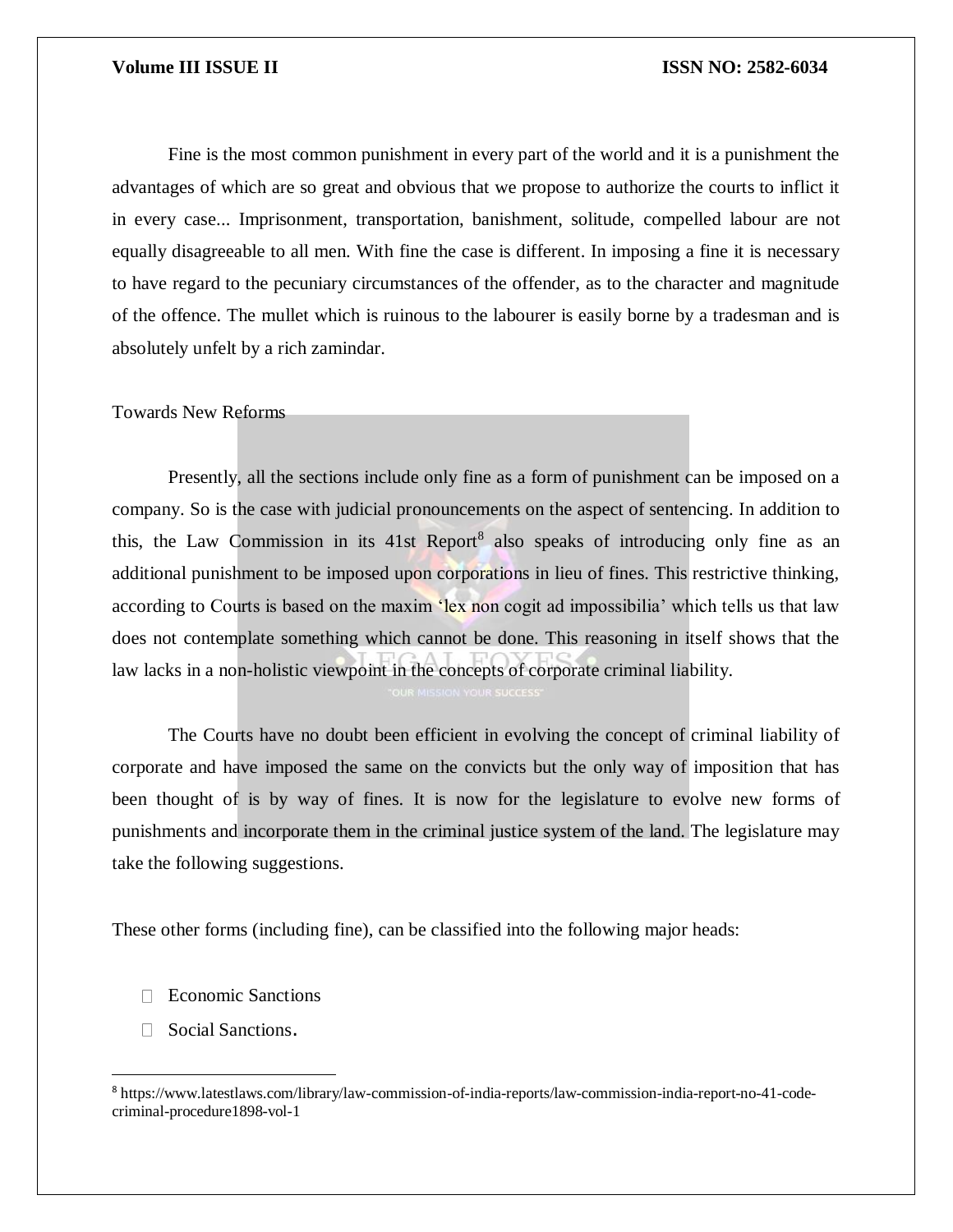These sanctions are all designed keeping in view that deterrence is the ultimate objective of penal law making companies liable since other accepted theories like reformation cannot be introduced where a juristic mind is concerned.

Economic Sanctions: these sanctions would include various kinds of monetary and other forms which would cause huge losses to the company as a whole. Apart from fine, they can include the following:

- $\Box$  Corporate Death or order for winding up only in cases of continuous criminal behaviour in the given field.
- $\Box$  Temporary closure of the company for a given period depending upon the gravity of the act till the time compliance with norms can be ensured.
- $\Box$  Rehabilitation of victim of crime.
- $\Box$  Section 357, CrPC, empowers a Court imposing a sentence of fine or a sentence (including a sentence of death) of which fine forms a part, in its discretion, inter alia, to order payment of compensation, out of the fine recovered, to a person for any loss or injury caused to him by the offence.

Social Sanctions: Goodwill, for anybody corporate is its heart and Soul. Once, that is lost, the entire strength comes to a standstill. The term reputation carries with it more than one meaning. For individuals, reputation loss connotes both the individuals sense of shame and others increased reluctance to do business in the future with the individual or corporations, however , reputation loss refers only to the reluctance of others, such as customers and workers, to deal with the corporation in the future. Of course, the managers of the corporation may feel shame about their corporation's conviction. As applied to corporations, reputation refers, for example, to the super competitive price that a firm with a good reputation can charge customers for its products or the lower wages that a good employer can pay while still attracting workers.

# **Conclusion**